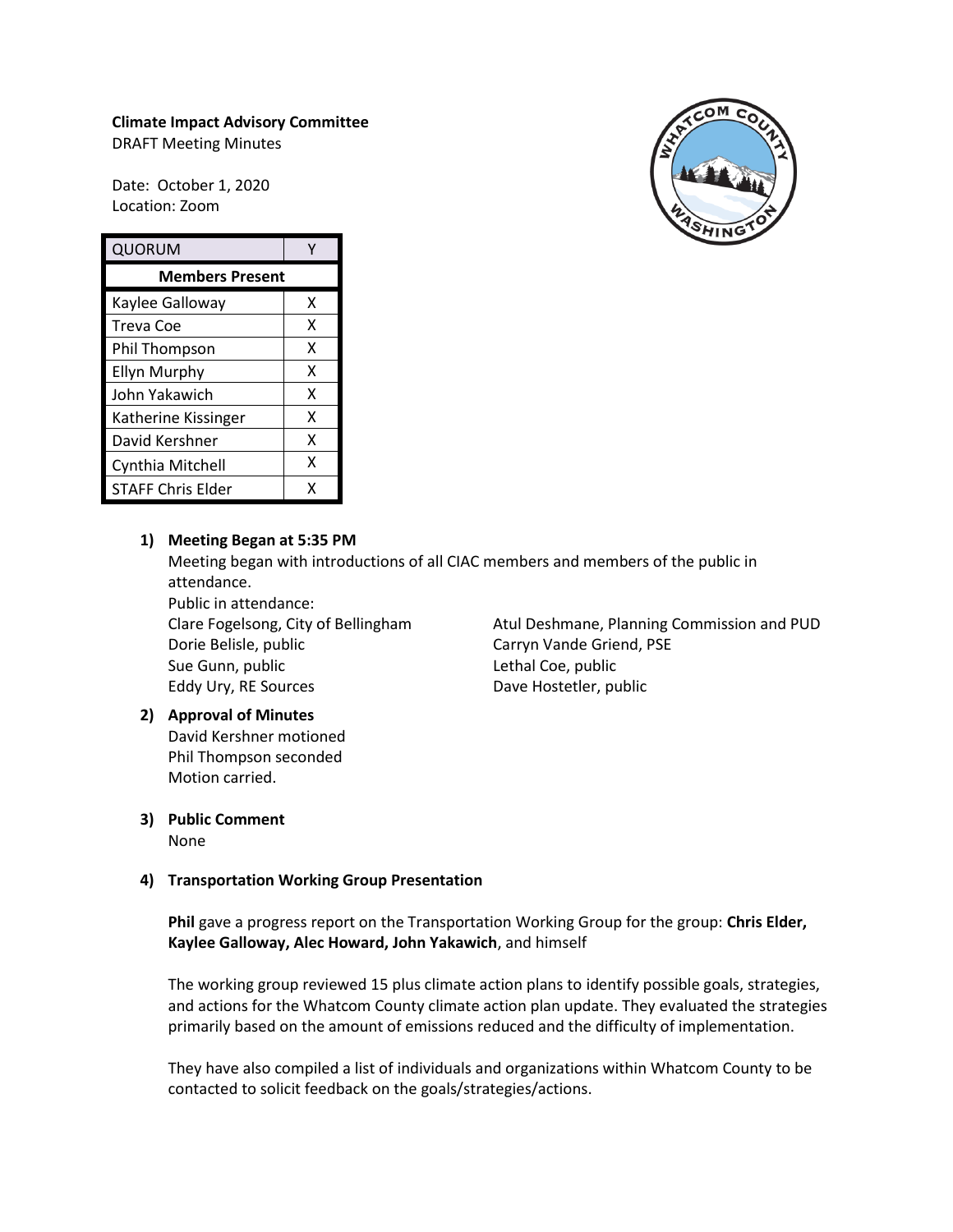The working group members plan to write the transportation section of the climate action plan update starting in November to fit a template agreed upon by the CIAC membership.

**Phil** went through the proposed goals and strategies with a slide presentation (see slides).

At the end of the presentation, Cynthia asked if the transportation section would highlight that electrification only makes sense if the grid is "green" and "is optimized." Phil responded that though it is an issue, he feels that even a grid that is not 100 percent green is better than 100 percent fossil fuels. He said that it needs to be commented on, noting that the efficacy of those electrification efforts will be dependent on how much greener the grid is.

**Ellyn** asked about slide 4 how land use planning was going to be dealt with in the context of transportation. She recommended that, for example, any major new development proposal be accompanied by a transportation plan that would show how the development would provide alternative (lower carbon) modes of transportation. She also asked how emergency preparedness would be addressed. Phil said he wasn't sure how that fit in, but agreed that public safety/escape route planning should be a component of adaptation planning.

**Atul** Desmane commented that it is going to be an extensive dialogue with Planning and Development Services to figure out how to add land use practices aimed at mitigation/adaptation to the permitting process. He suggested that we begin that conversation and that maybe a question could be added to the permitting checklist for new developments. Chris said that it was a good point and that as we get further along we need to request feedback from PDS staff on how to integrate climate mitigation/adaptation into the permitting process.

**Ellyn** asked if the role of electric bikes was discussed by the working group. Phil responded that the focus has been on making bicycling easier and he didn't think that the working group had so far made a distinction between regular bicycles and e-bikes.

**Ellyn** commented that she really liked the Slide 5 about working with schools to make alternative transportation modes more accessible. Regarding slide 6, Ellyn commented that studies indicate it is not going to be enough to reduce parking subsidies. She noted that daily rate parking instead of monthly rate parking is what really changes peoples behavior, according to the research. If you pay for parking by the month, then the incentive is to use it. If you pay for parking by the day, a person may consider taking the bus or carpooling some days. Ellyn also suggested that it would make sense to require contractors to report fuel usage for work done for the County so the County can quantify the GHG emissions associated with the contract work.

**Ellyn** commented that the working group had developed a really good set of recommendations. Phil said that the presentation only shows a small subset of the possible strategies and actions that the working group had identified. He said the working group would definitely add the recommendation about contractor fuel use and think about the e-bike question.

**Kaylee** said that Representative Shewmake is introducing a bill that would exempt electric bikes from sales tax to encourage more widespread use of e-bikes as a lower carbon form of transportation. She pointed to this as another reason to think about strategies at all levels of government and how they might interact with our county climate action plan.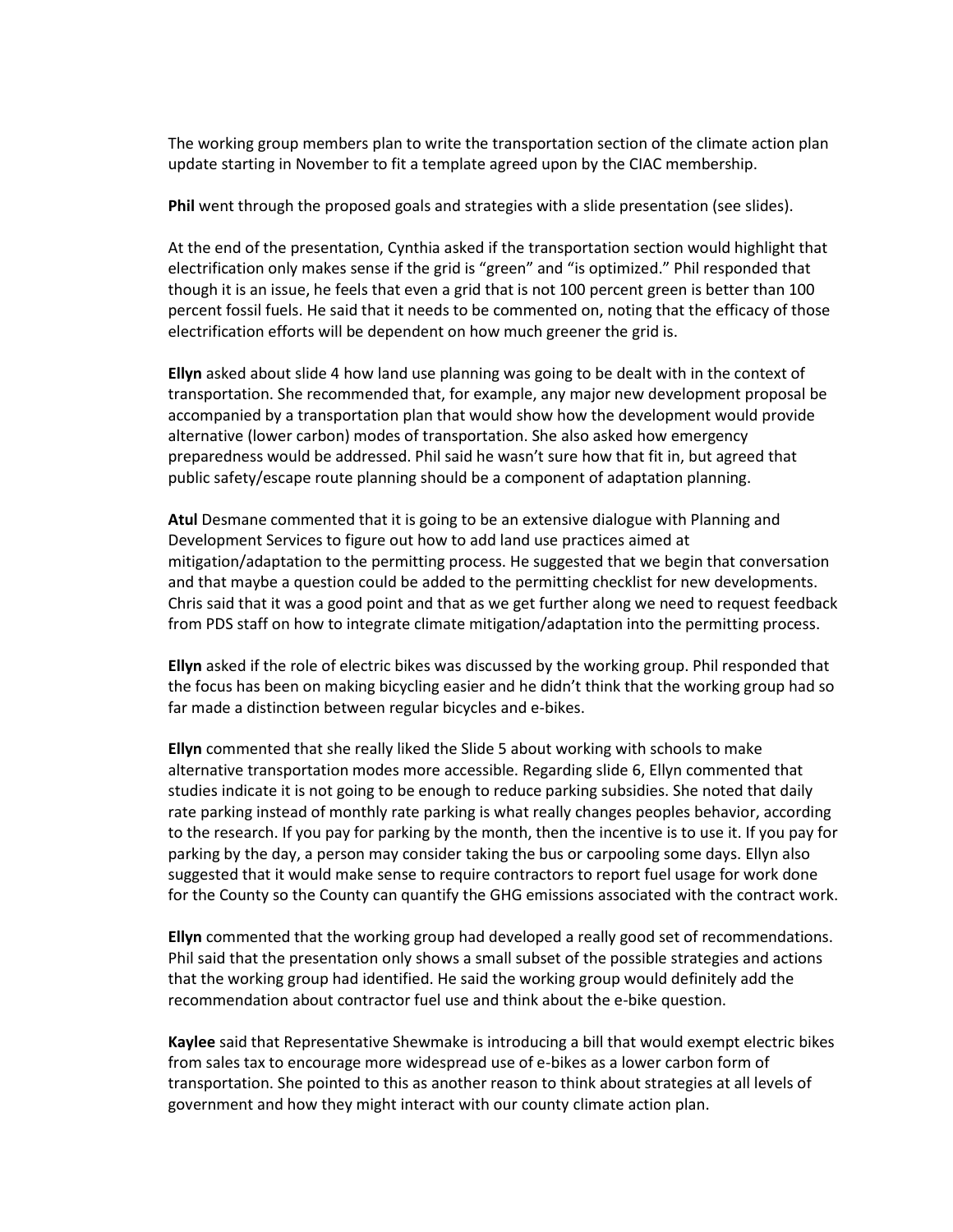# **5) Industry Point Source Emissions Presentation Presented by: John Yakawich, and Eddy Ury of ReSources**

**John** gave a disclaimer that he works as a process engineer at the BP Cherry Point refinery but is not presenting about BP's work **as** a representative of BP. He said that all of the information that he is sharing about the company's operations and plans is available online.

BP announced a Net Zero initiative. To become a net zero company by 2050, help the world to become net zero, and to reinvent the company from an international oil company to an integrated energy company. **Slide 2**

10 points to their net zero plan. **Slides 3-4**

BP has separate goals for 2030 to mark their progress to hitting their 2050 goals. **Slides 5-6**

BP's current developments. They are currently investing in projects regarding solar power, EV charging networks, sustainable sugarcane bioethanol, offshore wind projects, renewable diesel, employee incentives, and partnering with specific locations (Houston, TX & Aberdeen, Scotland) to assist with implementing climate plans. **Slides 7-8**

**Phil** asked for clarification on who the point source emitters in the county were (BP, Phillips 66, and Alcoa) and if they had to do special reporting concerning their emissions. He also asked about the curtailment.

**Eddy** said he would cover the curtailment in his presentation.

**Ellyn** asked about if BP would consider helping support our community climate plan once it is complete.

**John** said they would probably consider it, but they would want to reach out to Phillips 66 for contributions as well.

**Ellyn** asked a question about if BP plans to utilize Hydrogen electrolysis rather than developing Hydrogen from fossil fuels.

**John** said he was unsure about it.

**Dave** asked about the travel offsets and what specific ways they plan to invest in offsets. Tree planting, or carbon farming etc.

**John** provided a link in the chat to where the BP funding for their target neutral program will be allocated:

To your question David, here's a link to bp's Target Neutral program: [https://www.bp.com/en\\_gb/target-neutral/home/offsetting-projects.html](https://www.bp.com/en_gb/target-neutral/home/offsetting-projects.html)